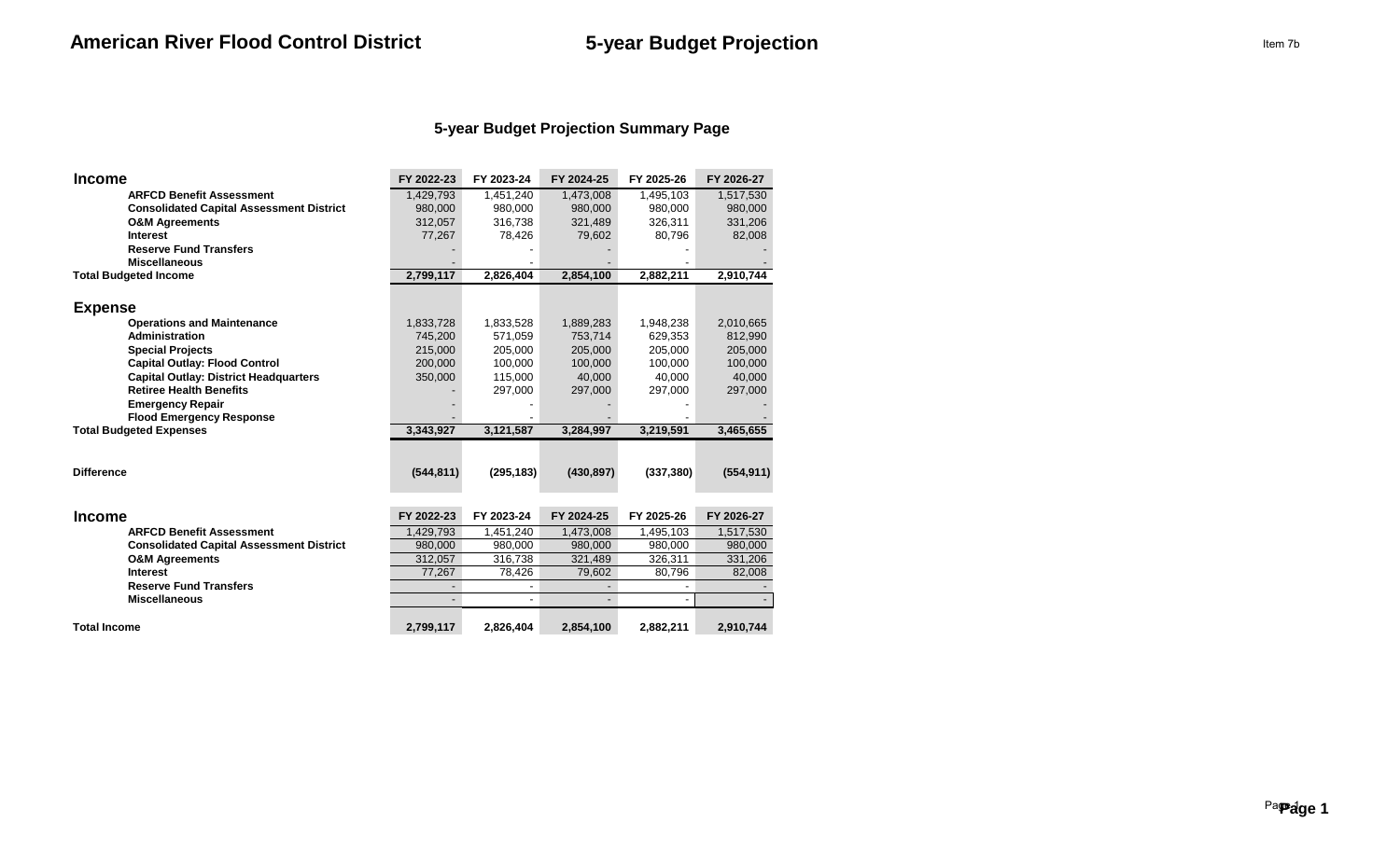|                                                    |                |                |                          |            |            | % Increase  |
|----------------------------------------------------|----------------|----------------|--------------------------|------------|------------|-------------|
|                                                    | FY 2022-23     | FY 2023-24     | FY 2024-25               | FY 2025-26 | FY 2026-27 | (Escalation |
| <b>Operations and Maintenance Expense</b>          |                |                |                          |            |            | Factor)     |
| Salary/Wages                                       | 804,858        | 816,931        | 829,185                  | 841.623    | 854,247    | 1.5%        |
| <b>Payroll Taxes</b>                               | 64,389         | 65,354         | 66,335                   | 67,330     | 68,340     | 1.5%        |
| <b>Pension</b>                                     | 230,196        | 234,800        | 239,496                  | 244,286    | 249,172    | 2.0%        |
| <b>Compensation Insurance</b>                      | 40,243         | 40,847         | 41,459                   | 42,081     | 42,712     | 1.5%        |
| <b>Medical/Dental/Vision</b>                       | 231,542        | 254,696        | 280,166                  | 308,182    | 339,001    | 10.0%       |
| Fuel & Oil                                         | 55,000         | 56,650         | 58,350                   | 60,100     | 61,903     | 3.0%        |
| <b>Equipment Rental</b>                            | 15.000         | 15,450         | 15,914                   | 16,391     | 16,883     | 3.0%        |
| <b>Equipment Repair/Parts</b>                      | 65,000         | 66,950         | 68,959                   | 71,027     | 73,158     | 3.0%        |
| Equipment Purchase (less than \$5,000)             | 15,000         | 15,450         | 15,914                   | 16,391     | 16,883     | 0.0%        |
| <b>Shop Supplies</b>                               | 27,500         | 28,325         | 29,175                   | 30,050     | 30,951     | 3.0%        |
| Levee Maintenance (Supplies & Materials)           | 20.000         | 20,600         | 21.218                   | 21,855     | 22,510     | 3.0%        |
| Levee Maintenance (Chemicals)                      | 40,000         | 41,200         | 42,436                   | 43,709     | 45,020     | 3.0%        |
| <b>Levee Maintenance (Services)</b>                | 80,000         | 82,400         | 84,872                   | 87,418     | 90,041     | 3.0%        |
| Rodent Abatement (Supplies & Materials)            | 10,000         | 10,300         | 10,609                   | 10,927     | 11,255     | 3.0%        |
| <b>Employee Uniforms</b>                           | 6,000          | 7,500          | 7,500                    | 7,500      | 7,500      | 0.0%        |
| <b>Staff Training</b>                              | 5,000          | 5,000          | 5,000                    | 5,000      | 5,000      | 0.0%        |
| <b>Miscellaneous</b>                               | 1,500          | 2,000          | 2,000                    | 2.000      | 2,000      | 0.0%        |
| <b>Small Tools and Equipment</b>                   | 7,500          | 7.725          | 7,957                    | 8,195      | 8,441      | 0.0%        |
| <b>Emergency Preparedness</b>                      | 25,000         | 25,750         | 26,523                   | 27,318     | 28,138     | 0.0%        |
| <b>Engineering Services</b>                        | 20,000         | 20,600         | 21,218                   | 21,855     | 22,510     | 0.0%        |
| <b>Environmental Services/Studies</b>              |                |                |                          |            |            | 0.0%        |
| <b>Survey Services</b>                             |                |                |                          |            |            | 0.0%        |
| <b>Encroachment Remediation</b>                    | 15,000         | 15,000         | 15,000                   | 15,000     | 15,000     | 0.0%        |
| <b>Urban Camp Cleanup, Contract &amp; Expenses</b> | 30,000         | 50,000         | 50,000                   | 50,000     | 50,000     | 100.0%      |
| <b>Regulation Compliance (OSHA)</b>                | 25.000         | 6.000          | 6.000                    | 6,000      | 6.000      | 0.0%        |
|                                                    |                |                |                          |            |            |             |
| <b>Total Operations and Maintenance</b>            | 1,833,728      | 1,833,528      | 1,889,283                | 1,948,238  | 2,010,665  |             |
|                                                    |                |                |                          |            |            |             |
| <b>Special Projects Expense</b>                    |                |                |                          |            |            |             |
| <b>Engineering Studies/Survey Studies</b>          | 20,000         | 15,000         | 15,000                   | 15,000     | 15,000     | 0.0%        |
| <b>Levee Standards Compliance</b>                  | 25,000         | 140,000        | 140,000                  | 140,000    | 140,000    | 0.0%        |
| <b>Encroachment Remediation</b>                    | $\blacksquare$ | $\blacksquare$ | $\overline{\phantom{a}}$ |            |            | 0.0%        |
| <b>Vegetation Management</b>                       |                |                | $\overline{\phantom{a}}$ |            |            | 0.0%        |
| <b>Small Capital Projects</b>                      | 170,000        | 50,000         | 50,000                   | 50,000     | 50,000     | 0.0%        |
| <b>Total Special Projects Expense</b>              | 215,000        | 205,000        | 205,000                  | 205,000    | 205,000    |             |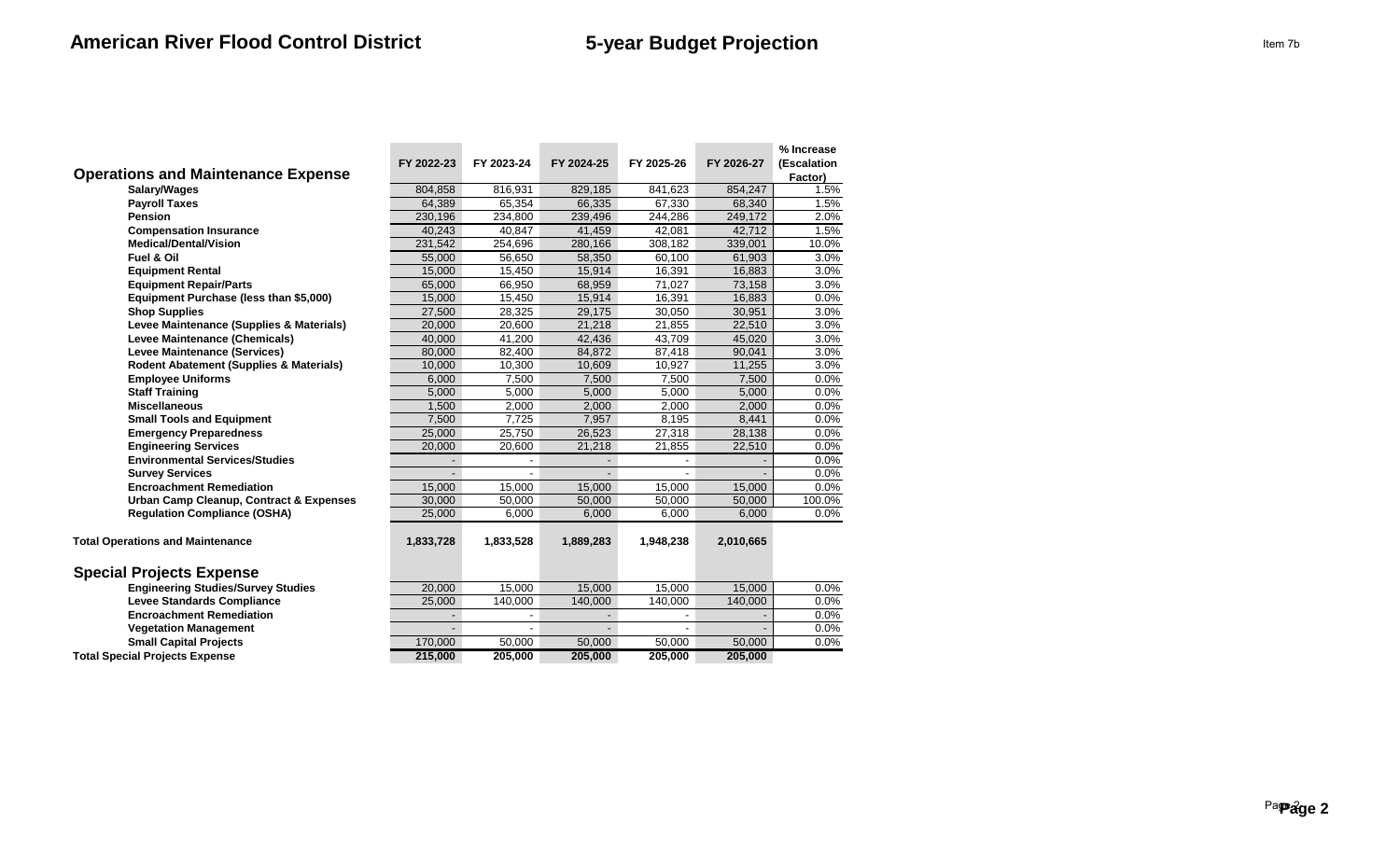| <b>Administration Expense</b>                      | FY 2022-23 | FY 2023-24 | FY 2024-25 | FY 2025-26 | FY 2026-27 | % Increase<br>(Escalation<br>Factor) |
|----------------------------------------------------|------------|------------|------------|------------|------------|--------------------------------------|
| <b>Board of Trustees Compensation</b>              | 7.600      | 7.828      | 8,063      | 8,305      | 8,554      | 3.0%                                 |
| <b>Trustee Expenses</b>                            | 2,400      | 2,472      | 2,546      | 2,623      | 2,701      | 3.0%                                 |
| <b>Trustee Training</b>                            | 5.000      | 5,150      | 5,305      | 5,464      | 5,628      | 3.0%                                 |
| <b>Accounting Services</b>                         | 15,000     | 15,450     | 15,914     | 16,391     | 16,883     | 3.0%                                 |
| <b>Legal Services (General)</b>                    | 50,000     | 51,500     | 53,045     | 54,636     | 56,275     | 3.0%                                 |
| <b>Utilities</b>                                   | 40,000     | 41,200     | 42,436     | 43,709     | 45,020     | 3.0%                                 |
| <b>Telephone/Internet</b>                          | 25.000     | 25,750     | 26,523     | 27,318     | 28,138     | 3.0%                                 |
| <b>Retiree Benefits</b>                            | 148,109    | 162,920    | 179,212    | 197,133    | 216,846    | 10.0%                                |
| <b>Office/Shop/Yard Lease</b>                      | 7,491      | 7,344      | 7,491      | 7,641      |            | 3.0%                                 |
| <b>Office Equipment/Furniture</b>                  | 2,500      | 2,750      | 2,833      | 2,917      | 3,005      | 24.0%                                |
| <b>Auto Allowance</b>                              | 6,600      | 7,100      | 7,100      | 7,100      | 7,100      | $0.0\%$                              |
| <b>Parking &amp; Mileage Reimbursement</b>         | 500        | 150        | 150        | 150        | 150        | $0.0\%$                              |
| <b>General Office Expense</b>                      | 15,000     | 15,450     | 15,914     | 16,391     | 16,883     | 3.0%                                 |
| <b>Technology and Software</b>                     | 10,000     | 10,300     | 10,609     | 10,927     | 11,255     | 3.0%                                 |
| <b>Legislative Services</b>                        |            |            |            |            |            | 0.0%                                 |
| <b>Dues and Association Expenses</b>               | 25,000     | 25,750     | 26,523     | 27,318     | 28,138     | 3.0%                                 |
| <b>Property &amp; Liability Insurance Premiums</b> | 42,000     | 43,260     | 44,558     | 45,895     | 47,271     | 3.0%                                 |
| Conference/Workshop/Seminar                        | 2,500      | 2,575      | 2,652      | 2,732      | 2,814      | 3.0%                                 |
| <b>Public Relations/Information</b>                | 30,000     | 30,900     | 31,827     | 32,782     | 33,765     | 3.0%                                 |
| <b>Miscellaneous</b>                               | 5,000      | 5,150      | 5,305      | 5,464      | 5,628      | 3.0%                                 |
| <b>Employee Morale/Wellness</b>                    | 2,000      | 1,500      | 1,500      | 1,500      | 1.500      | 0.0%                                 |
| <b>Election Expenses</b>                           | 200,000    |            | 154,500    |            | 159,135    | 3.0%                                 |
| <b>Investment Fees</b>                             | 20,000     | 20,600     | 21,218     | 21,855     | 22,510     | 3.0%                                 |
| <b>Community Services</b>                          | 1,500      | 1,500      | 1,500      | 1,500      | 1,500      | 0.0%                                 |
| <b>Bookkeeping</b>                                 | 14.000     | 14,420     | 14,853     | 15,298     | 15,757     | 3.0%                                 |
| <b>Property Taxes</b>                              | 3.000      | 3,090      | 3,183      | 3,278      | 3,377      | 3.0%                                 |
| <b>Building Maintenance</b>                        | 10,000     | 10,300     | 10,609     | 10,927     | 11,255     | 3.0%                                 |
| <b>County DTech Fees for DLMS</b>                  | 55,000     | 56,650     | 58,350     | 60,100     | 61,903     | 3.0%                                 |
| <b>Total Administration</b>                        | 745,200    | 571,059    | 753,714    | 629,353    | 812,990    |                                      |